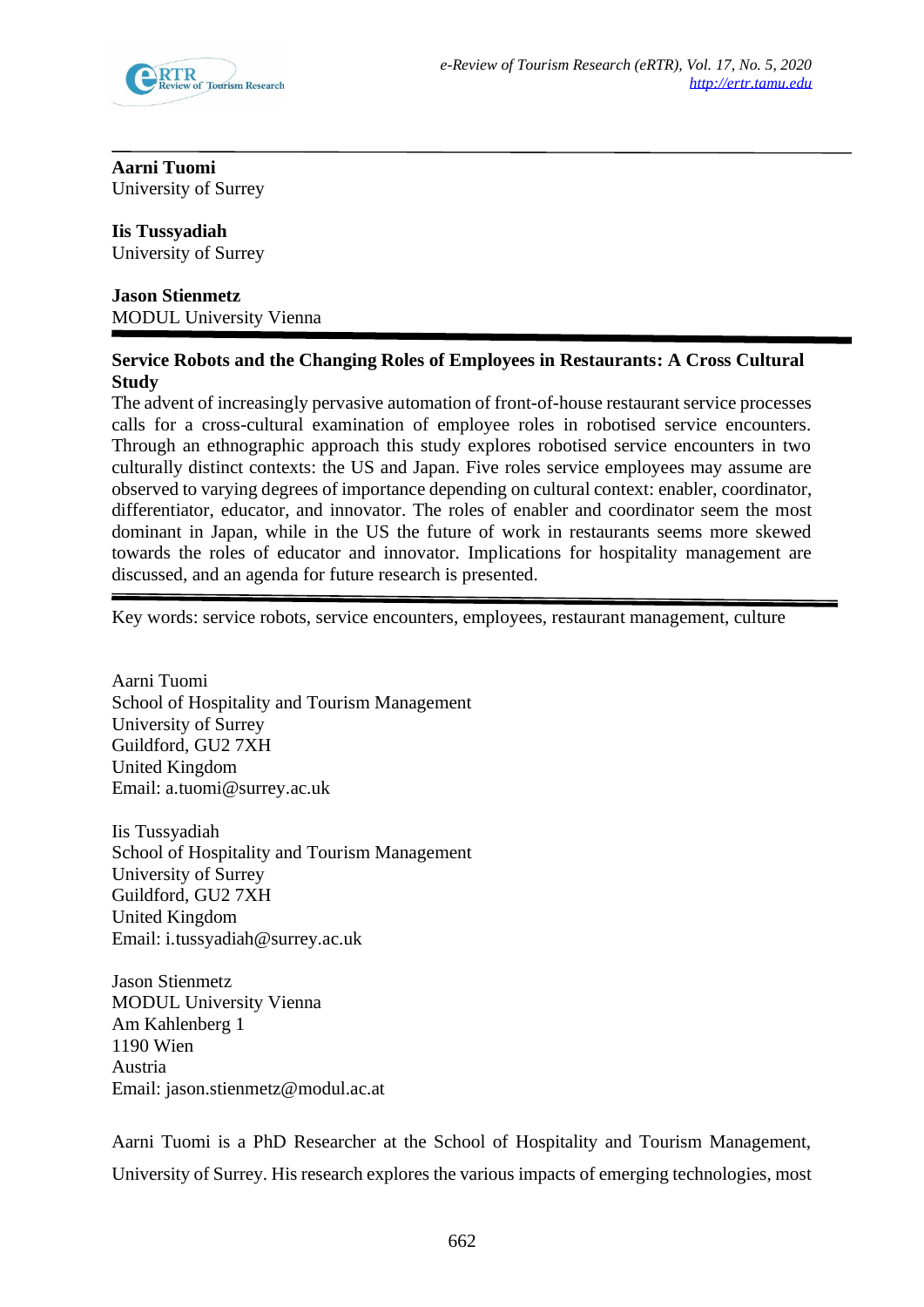notably service automation through AI and robotics, on hospitality and tourism theory and practice.

Iis Tussyadiah is a Professor of Intelligent Systems in Service and Head of Department of Hospitality with the School of Hospitality and Tourism Management at University of Surrey. Her research interest lies in the intersection of digital technologies and user behaviour.

Jason Stienmetz is an Assistant Professor of Tourism Information Technology and Digitalization with the Department of Tourism and Service Management at Modul University, Vienna. Jason's research interests include experience design and the "smarter" management of tourism destination systems.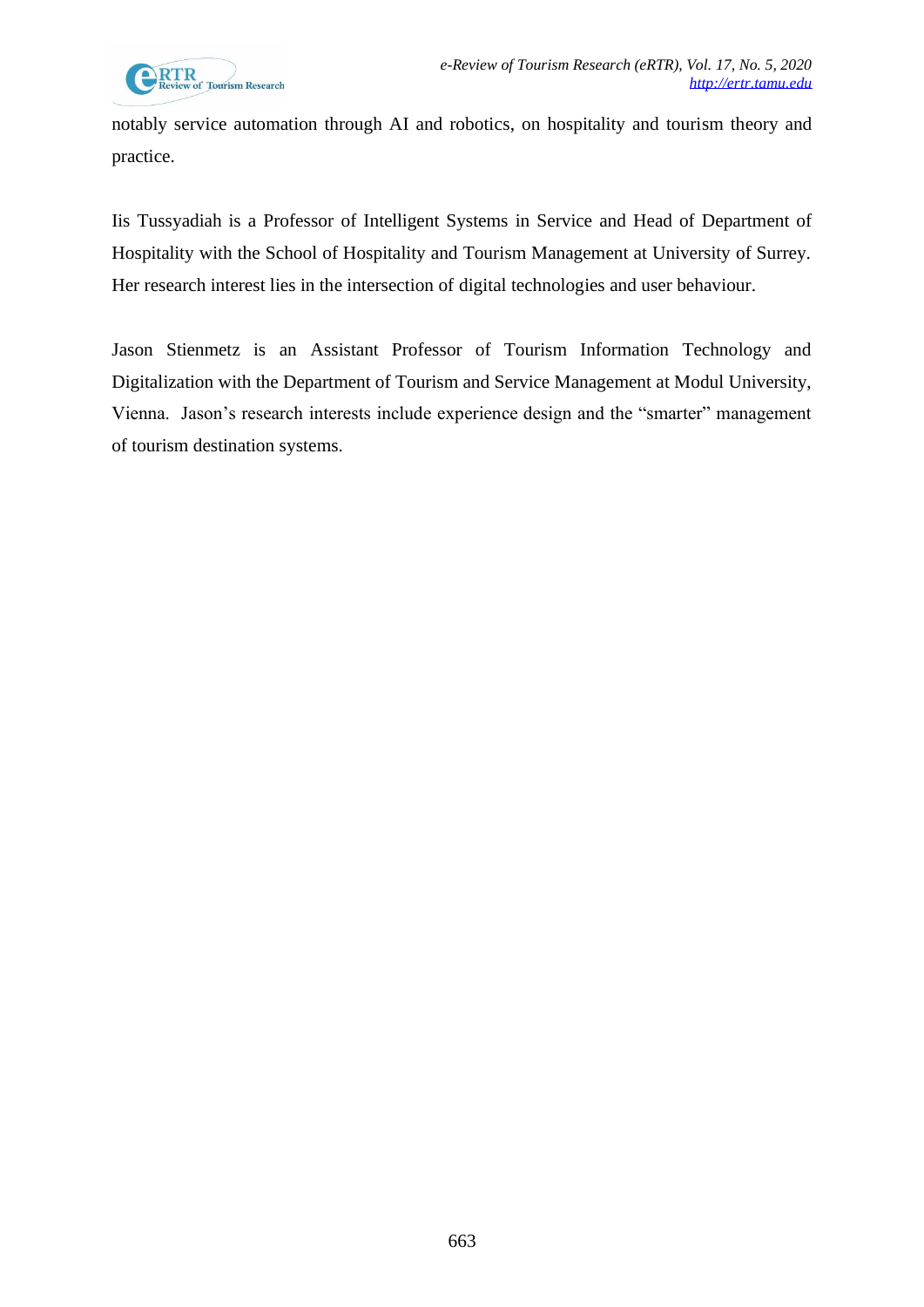

#### **Introduction**

It is no secret that the hospitality industry often tends to play catch-up with technological trends (Bilgihan and Nejad, 2013). In particular, uptake of technology has been slow in restaurants (Ashcroft at al., 2019). Davis et al. (2018) describe the sector as traditional, labour intensive, and slow to react to innovation, and, as a result, the ways different stakeholders interact in services have remained largely unchanged for decades. That is, until now. The emergence of increasingly intelligent technology has afforded hospitality businesses to start automating most routine, manual, data- and people-processing tasks in both front- and back-of-house operations (Tuomi, Tussyadiah and Stienmetz, 2019). This has sparked a dire need for reconceptualising service encounters and the employees' roles within the service encounter triad (Bowen, 2016). In the case of restaurants, previous studies have investigated how different types of self-service technology (SST) or kitchen display systems (KDSs) change service encounters (Kokkinou and Cranage, 2013; Rosenbaum and Wong, 2015; Restaurant Business, 2018). However, not much is currently known about the changes brought by more pervasive use of technology (e.g., through the use of intelligent service robots) in restaurants. This cross-cultural study addresses that gap by examining how state-of-the-art service robotics are transforming restaurant service encounters in Japan and the US and, consequently, changing the roles of service employees.

# **Literature Review**

Bowen (2016) identifies four roles service employees may assume in technologymediated service encounters, namely: enabler, differentiator, coordinator, and innovator. As enablers, employees may help customers and technology perform their respective roles in the service encounter, resolving any problems or technical glitches that may arise (Bowen, 2016). As differentiators, employees bring their personalities to the service, making each encounter unique and thus able to stand out from competition (Hudson and Hudson, 2013). As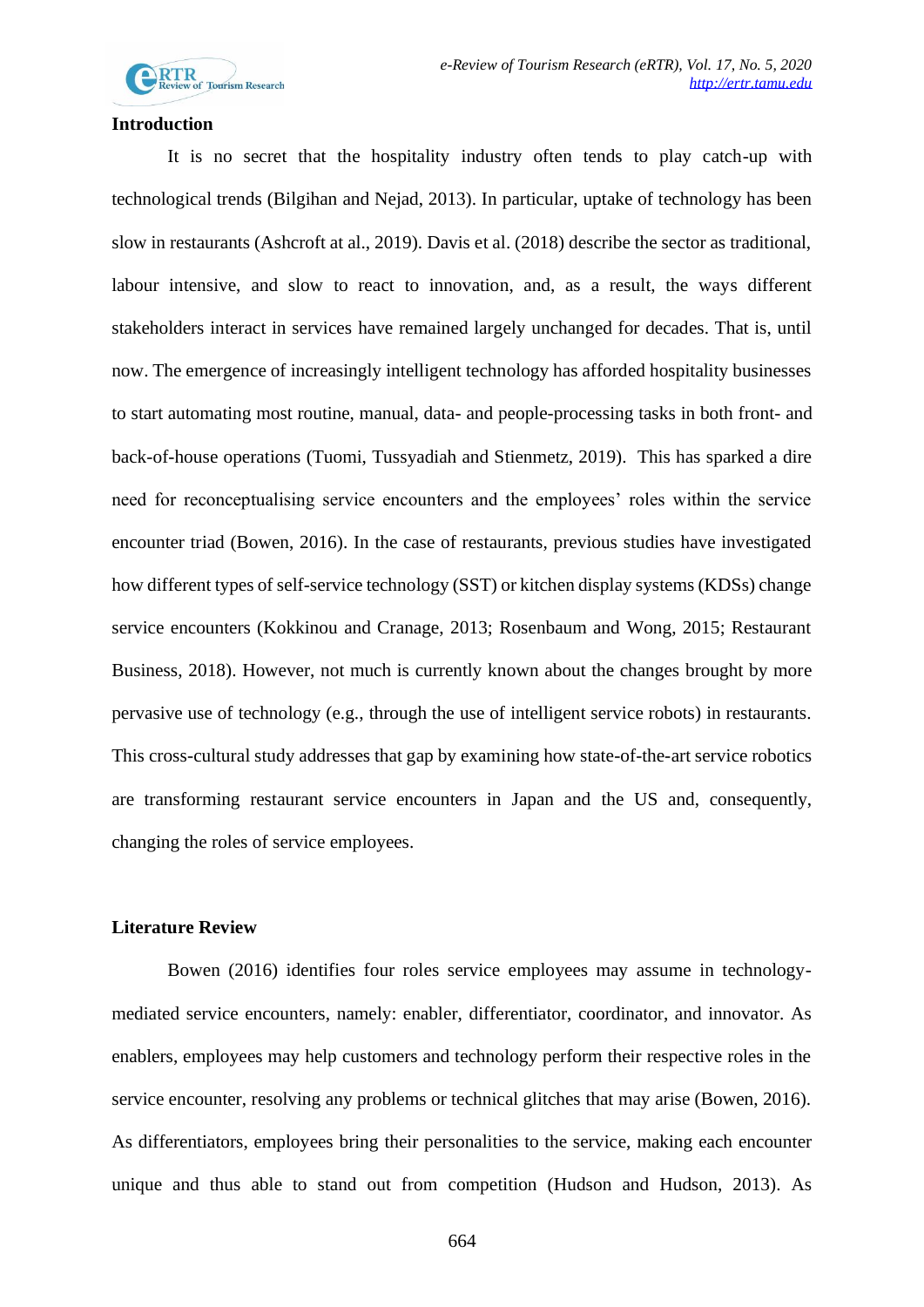

coordinators, employees manage the interplay of multiple actors as they co-create value (Ostrom et al., 2015; Bowen, 2016), and as innovators, employees actively identify areas of improvement due to their unique positioning in service delivery (Larivière et al., 2017). With the integration of intelligent service robots in restaurants, it is important to explore how employees assume one of these four roles.

Research has also found that national culture affects service culture and that the adoption of technology varies between countries, thus impacting the way technology-mediated service may manifest (e.g., Steers, Meyer and Sanchez-Runde, 2008). Hofstede's theory of cultural dimensions is perhaps the most widely applied framework for distinguishing between cultures (Gannon and Newman, 2002). In his original work, Hofstede (2001) identified four distinct dimensions through which national cultural differences may be analysed: power distance, uncertainty avoidance, individualism-collectivism, and masculinity-femininity. According to Hofstede (2001), power distance indicates how readily societies accept inequality in power distribution; uncertainty avoidance measures societies' tolerance for ambiguity; individualism-collectivism refers to how much value a given society places in individuals or the collective, and; masculinity-femininity indicates the importance of either masculine or feminine values in societies. Building on Hofstede's cultural dimensions, Griffith, Hu and Ryans (2000) suggest two general culture types: Type 1 (individualistic, weak uncertainty avoidance, low long-term orientation) and Type 2 (collectivistic, strong uncertainty avoidance, high long-term orientation). Lee, Trimi and Kim (2013) used this categorisation to study mobile phone adoption in the US (Type 1) and South Korea (Type 2), and found that Americans were generally more open and curious towards novel technology and its potential usefulness, while South Koreans tended to take a more reserved stance, putting more value on the collective opinion. In a similar study, Erumban and de Jong (2006) found power distance and uncertainty avoidance to be the most crucial factors in understanding ICT adoption in different cultures.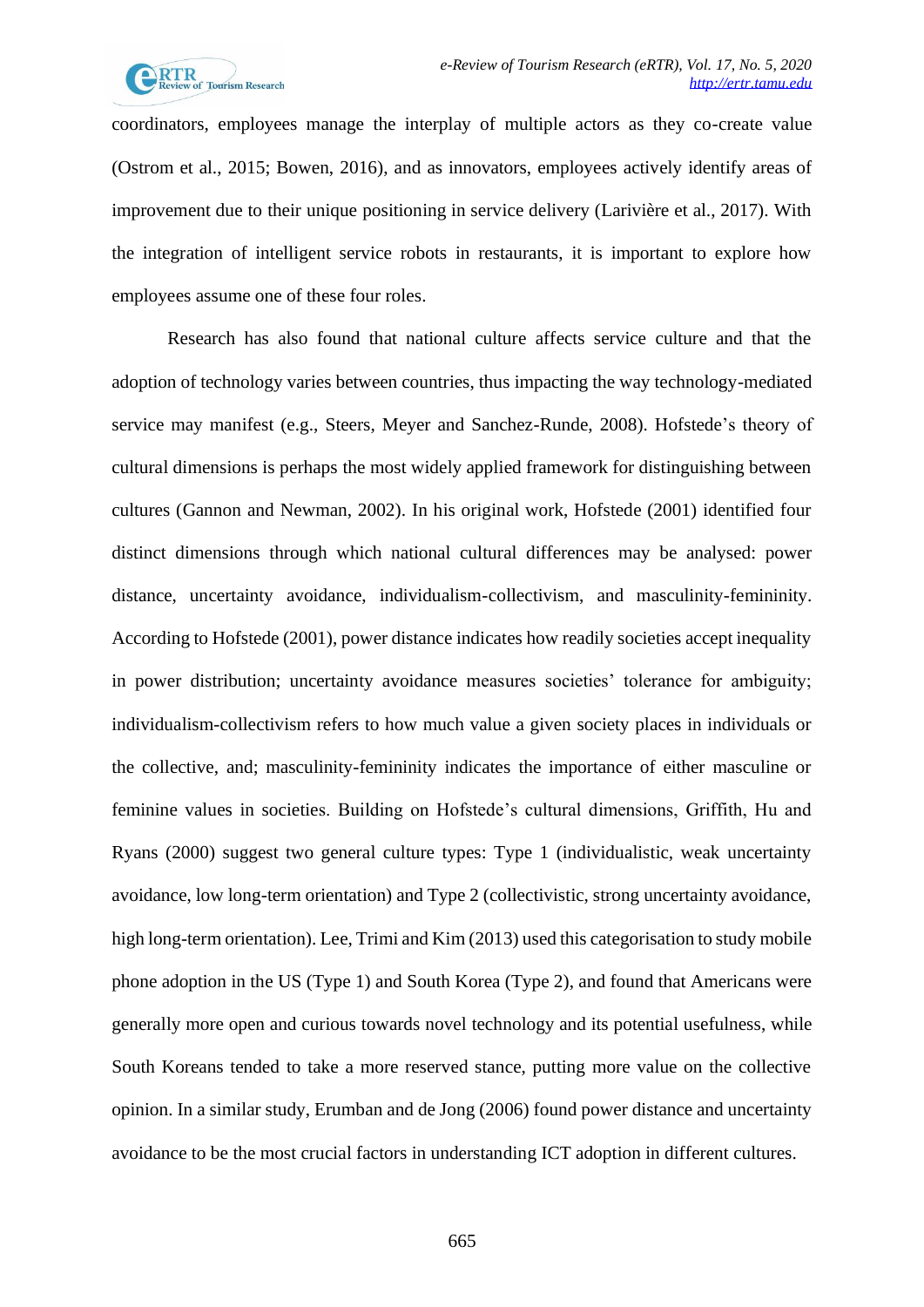With the consideration of early conceptualisation on the changing roles of employees due to technological applications and the influence of culture in adoption and use of technology, this study explores the use of intelligent service robots in service encounters and the subsequent change in the roles of service employees comparing between two distinct cultural contexts: the US (Type 1) and Japan (Type 2).

# **Methodology**

The use of service robots in service encounters is still an emerging phenomenon and, as such, an exploratory qualitative approach – namely, applied ethnography – was utilised. Following purposive sampling, service encounters were observed in 22 restaurants across the US (12) and Japan (10). The two countries were chosen as the study's contextual framework as they were identified as forerunners in robotics technology development in the West and the East, respectively. This was manifested in practice by having ample examples of service robots deployed in actual restaurant service settings. Observations lasted four hours on average, following an observation guide developed based on Lillicrap and Cousins' (2010) Service Sequence Model. A sample (18%) of locations were visited multiple times, on different days, and at different times of day. In addition, semi-structured interviews were conducted with eight restaurant managers and roboticists who work on automating various front- and back-of-house tasks in restaurants, such as serving food and cooking. The interview questions explored the impacts of robotics technology on service encounters, that is, the production and delivery of service offerings in the context of restaurants. Emerging data was analysed thematically building on a priori categories of employee roles in technology-mediated service encounters as put forward by Bowen (2016).

## **Findings**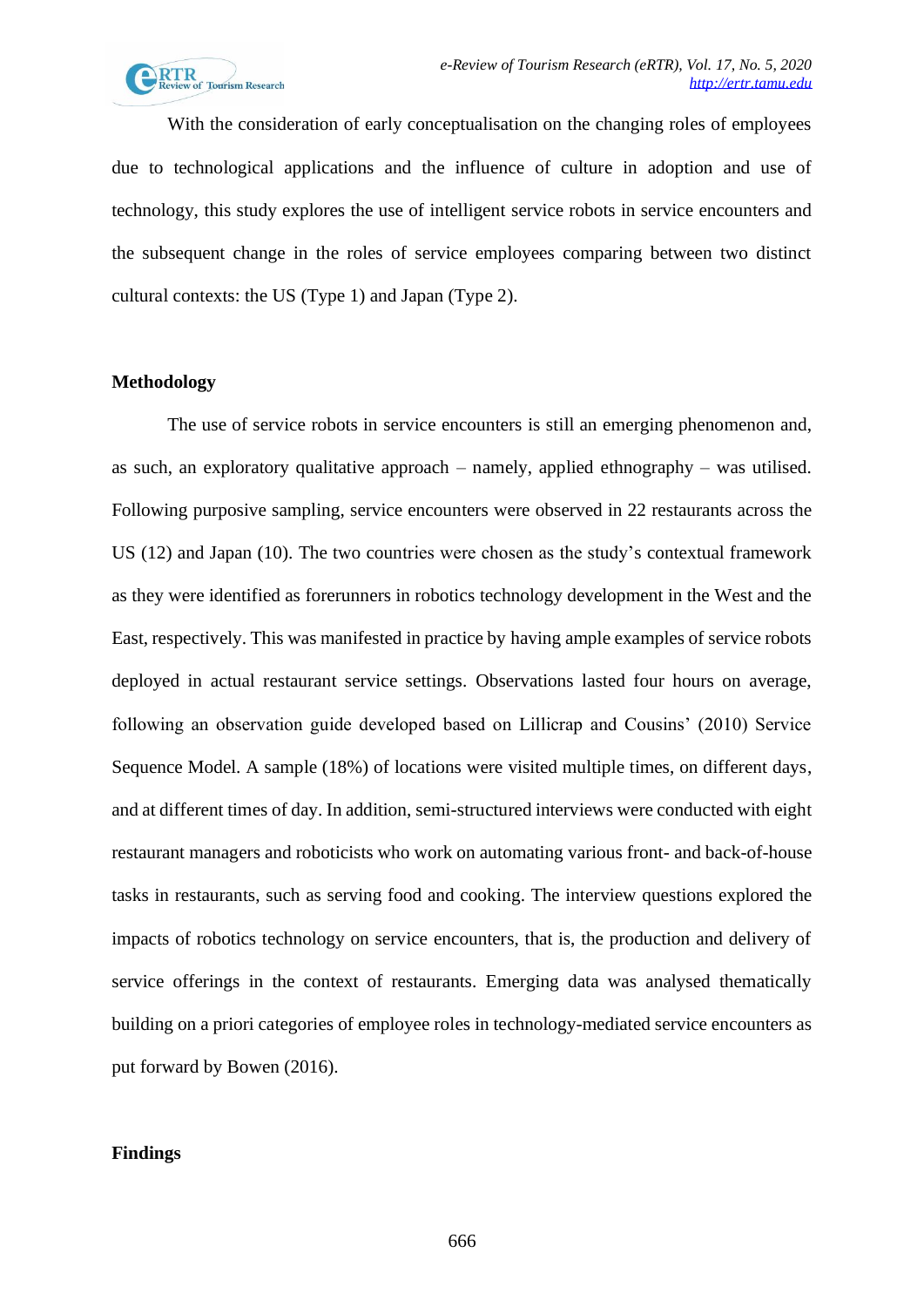

In line with previous research by Bowen (2016), four employee roles were observed in robotised service encounters: coordinator, enabler, differentiator, and innovator. In addition, a new, fifth role, specific to employees working alongside automation technology in restaurants was found: educator. The most prevalent roles service employees were observed to assume in the US and Japan's robotised restaurants were enabler and coordinator. As enablers, front-ofhouse employees were assisting customers in using technology or helping if something went wrong. For example, some restaurants required customers to join the queue by registering with a robot butler upon entry. Sometimes customers struggled to check themselves in using the robot, and in these instances, human employees were quick to step in, provide assistance and go through the check-in process with the customer. For the most part, employees assumed the role of a coordinator, whereby they simply observed that operations were running as intended. Further, in some of the businesses observed (six of 22), this role was carried out covertly via surveillance cameras. Employees monitored the service delivery from a dedicated command centre and only left their post to resolve problems.

The role of differentiator was also observed in both Japan and the US. When robotics technology was used to support staff in service encounters rather than to substitute them completely, front-line employees could spend more time on the floor and at their sections, proactively interacting with guests. This seemed to lead to positive outcomes both at the individual and organisational level, as participants noted:

"*Instead of doing the same mindless tasks over and over, I can now focus on making customers enjoy themselves more by giving them recommendations and sharing my knowledge. It feels good to be the expert."* (Manager, US).

"*I think that [by implementing tech] we've actually increased our hospitality. The customer response has been overwhelmingly positive."* (Manager, Japan).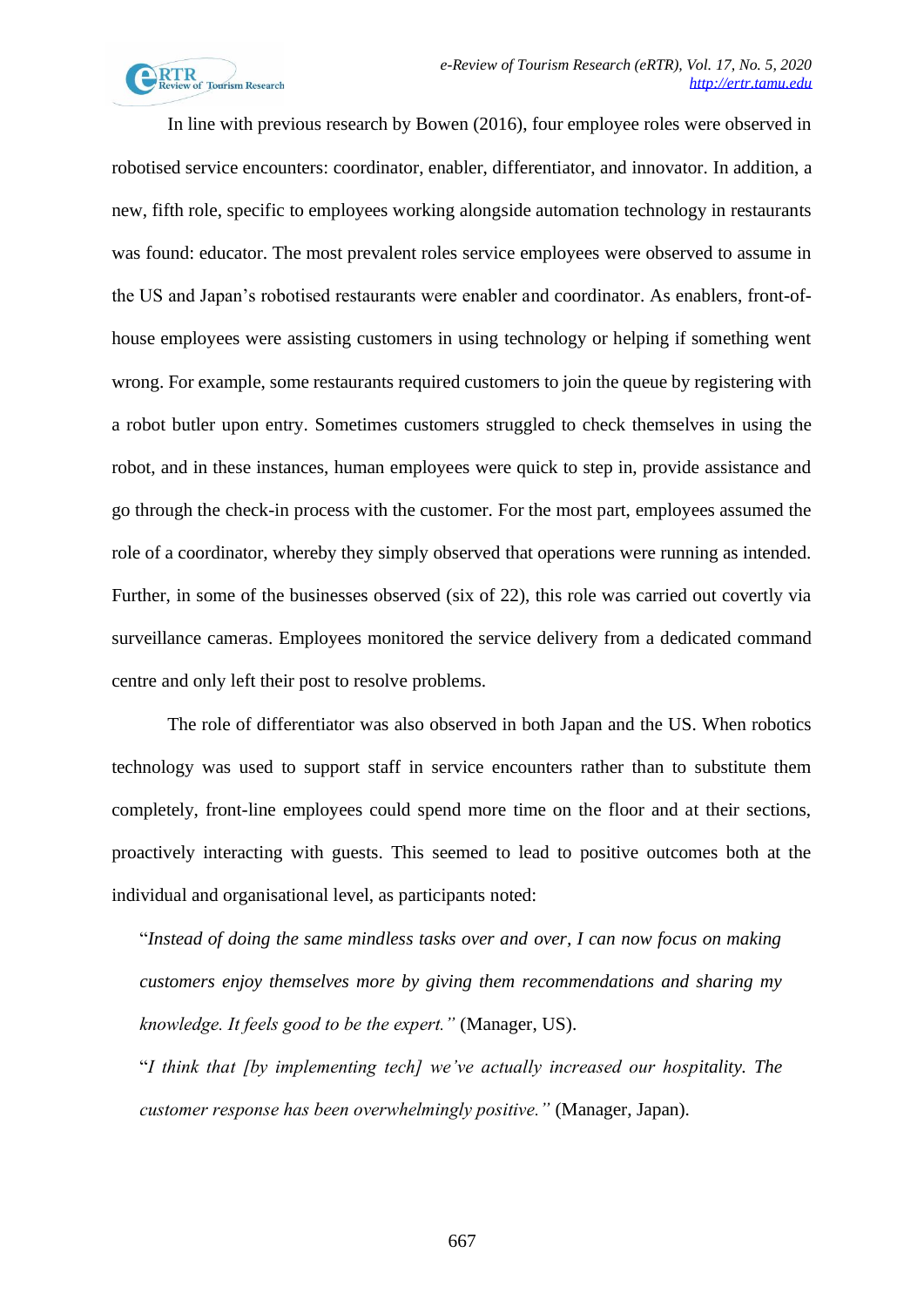

However, this only worked so long as there were customers to interact with. In the case of a US-based coffee shop, the operations were manned by a human – robot team, whereby a human employee took care of customer service and a robot made all the actual beverages. As soon as it got quiet, the lone employee appeared visibly bored with no one to interact with.

Besides leveraging employees' expertise and personal flair, some restaurants had realised that the use of robots afforded them to take the notion of guest interaction even further. Indeed, particularly in US-based restaurants, employees had started to move towards not only giving recommendations, but also educating customers on the ingredients, technology, or process used. As put by participants:

"*We wanted to make healthy food affordable...to increase awareness on the consequences of our everyday choices."* (Developer, US).

"*We believe this to be the right way of bringing automation to food. And by being transparent, and communicating what we're doing, we think we can enact wider societal change, too."* (Founder, US).

While employees were often observed feeling empowered externally (i.e., greater freedom to focus on tasks they find fulfilling such as displaying their domain expertise to customers), and to some extent internally (being a part of and contributing towards a common cause i.e., the company's overarching vision and strategy of implementing automation), this was not always the case. Employees were observed to act as innovators only rarely. This was confirmed in both informal discussions and formal interviews. Especially in Japan, strict managerial hierarchy seemed to effectively prohibit front-line employees from bringing forth any ideas or suggestions for improvement. In the US, some restaurateurs seemingly advocated co-creation and acting on their employees feedback, but when prompted, failed to provide any concrete examples of changes that had taken place as per employees' suggestions.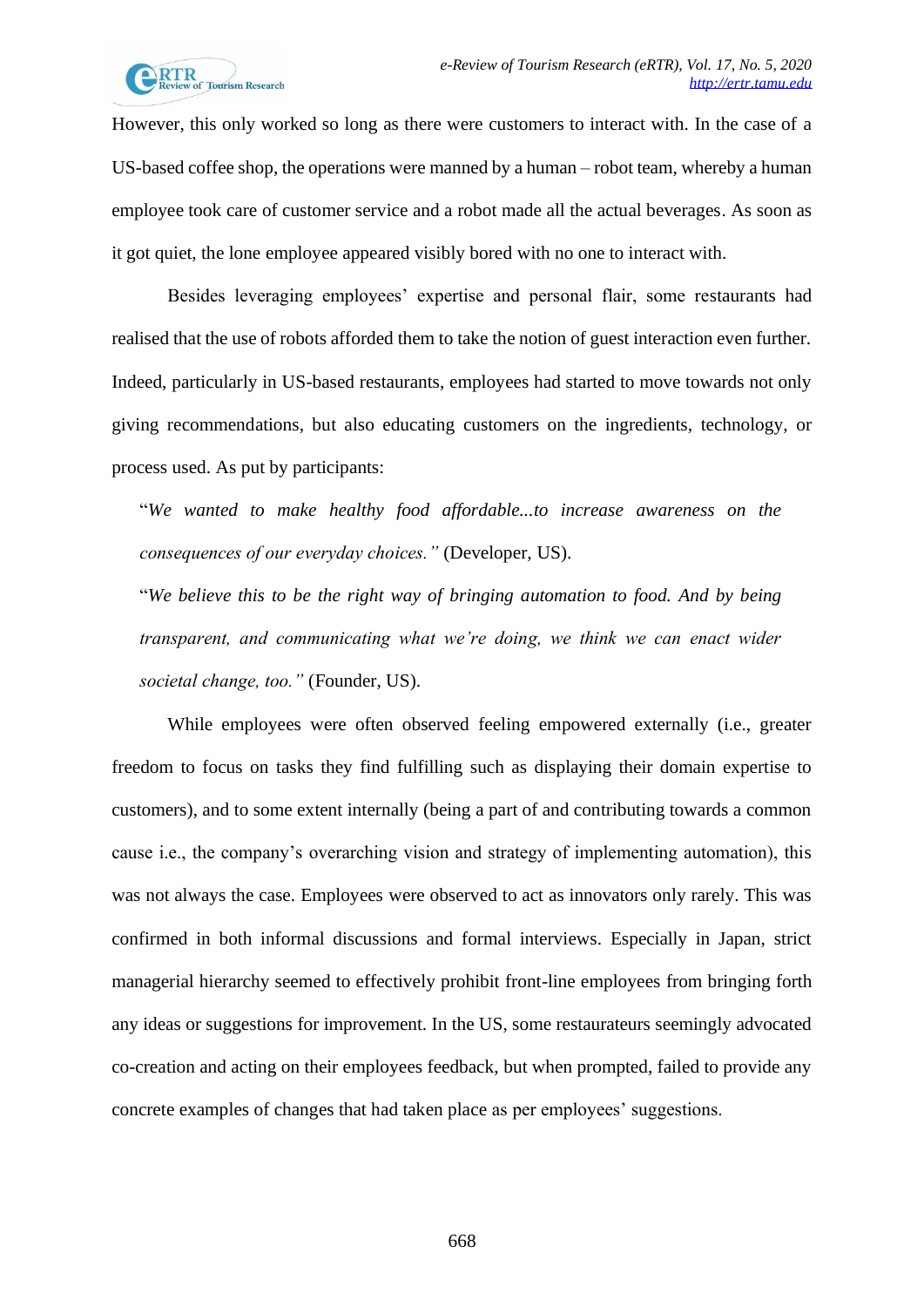

### **Discussion**

The advent of service robots is transforming the roles of frontline service employees in restaurants in the US and Japan. For example, the role of service employees acting as enablers and coordinators in robotised hospitality seems to be moving away from traditional customer service and more towards supervision and surveillance, at least in the contexts observed here (and comparatively more so in Japan). In general, robots perform well on their own when delivering customers' transactional need, such as placing a routine order. The notion of humanrobot collaboration, also known as cobotics (Pozniak, 2018), comes into play when customer expectations are more centred around an experience, such as when a customer wishes to ask questions or recommendations, or has a complaint to make. In these situations, human discreetness and the role of humans in differentiating service offerings seem to be preferred. Adding extra value to the existing offering, for example by educating customers on food supply chain, may offer businesses a further means of standing out from the competition. For the moment doing so seems more pronounced in the US, but the trend itself seems equally applicable for other cultural contexts. Further, in all cases observed here the potential of frontline employees as innovators remains largely untapped. Employees who are in regular contact with customers are uniquely positioned to observe what works in practice and what does not (Larivière et al., 2017). Managers should therefore do more to leverage this tacit knowledge in order to best integrate robotics as part of restaurant service encounters.

Alongside operational changes, the automation of service encounters through robotics poses difficult ethical questions around employment, with experts increasingly expressing concern for displacement and need for large scale retraining (World Economic Forum, 2018). The ingrained need for businesses to cut costs and find ways to increase efficiency notwithstanding, the hospitality industry needs to consider how the notion of robotised service should be realised in order promote the provision of decent work as per the United Nations'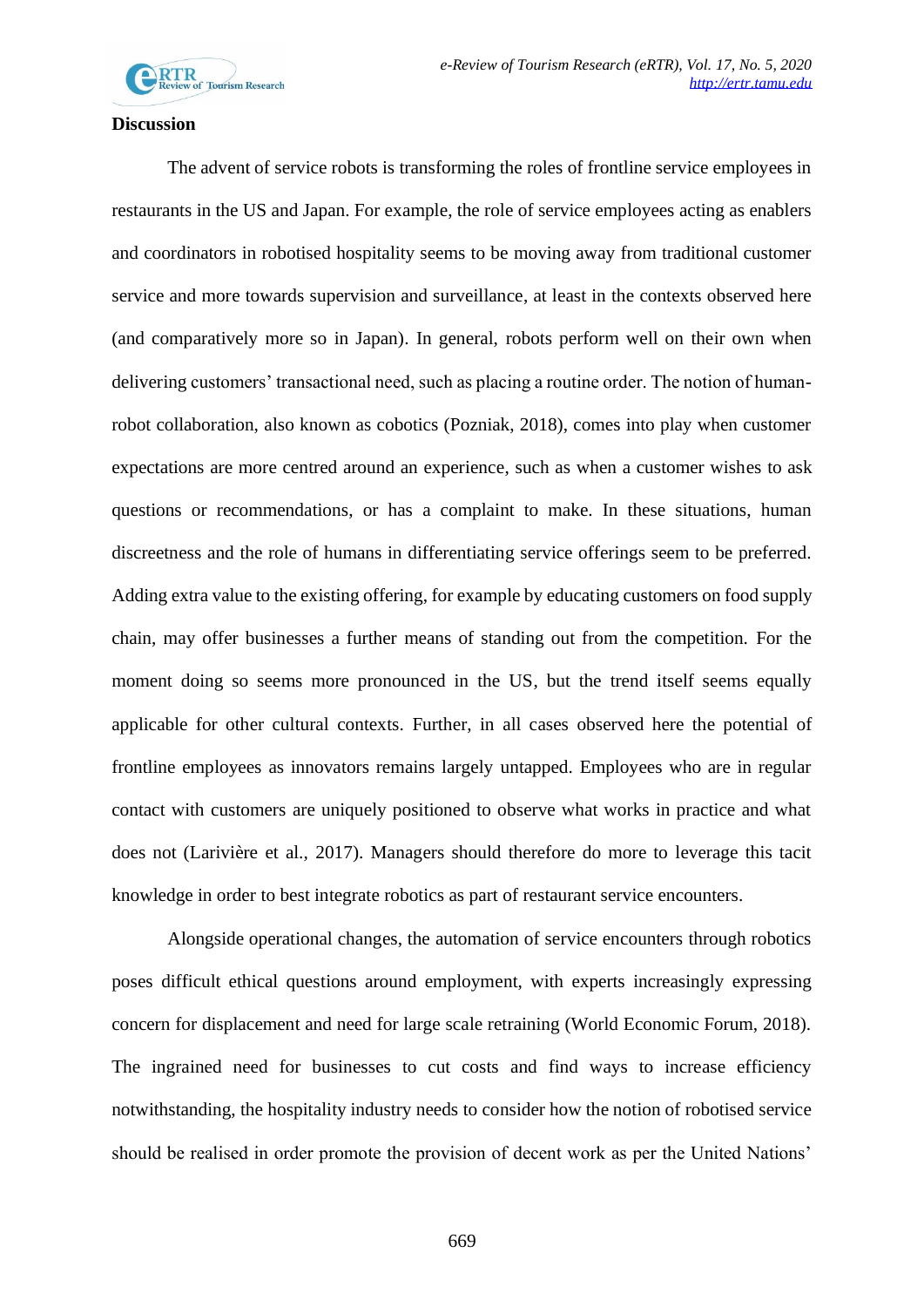

(2018) Sustainable Development Goals. Unfortunately, not much is yet understood about what this might mean in practical terms. For example, one could argue that even though having people move from operations to supervision (i.e., from delivering service to remotely supervising robots that deliver service) might be seen as a step-up in terms of position and salary, in practice the newly-created supervisory role may prove more monotonous and provide less intellectual stimuli than dealing with routine enquiries in person. Other sectors have experienced a similar shift as they have transitioned to robotic process automation (RPA). For instance, the buzz surrounding machine learning has prompted the creation of countless tedious jobs centred purely around manually cleaning and labelling data for the use of intelligent algorithms (Schmelzer, 2019). To ensure a future that makes best use of both human and robot capability, it is imperative that decision-makers set sector-specific parameters for human-robot interaction and integration that take into account the local, national, global, as well as the cultural connotations. At present, there are only a few formal guidelines for robot development, less so for robot deployment (Boden et al., 2018).

#### **Conclusion and Further Research**

It is the turn of the decade and the hospitality industry finds itself at a tipping point: service robots are increasingly being integrated into hospitality service encounters, posing to change traditional conventions of value creation. This calls for the reconceptualisation of hospitality management, particularly with regards to people management strategies. In order to stay relevant in robotised service encounters, employees delivering hospitality may assume one of five roles: enabler, coordinator, differentiator, educator, or innovator. The underlying cultural context impacts the way in which these roles manifest and get implemented in practice. For example, the role of educator and innovator is more pronounced in the US (Type 1 culture), while in Japan (Type 2 culture) the direction of change is skewed towards the roles of enabler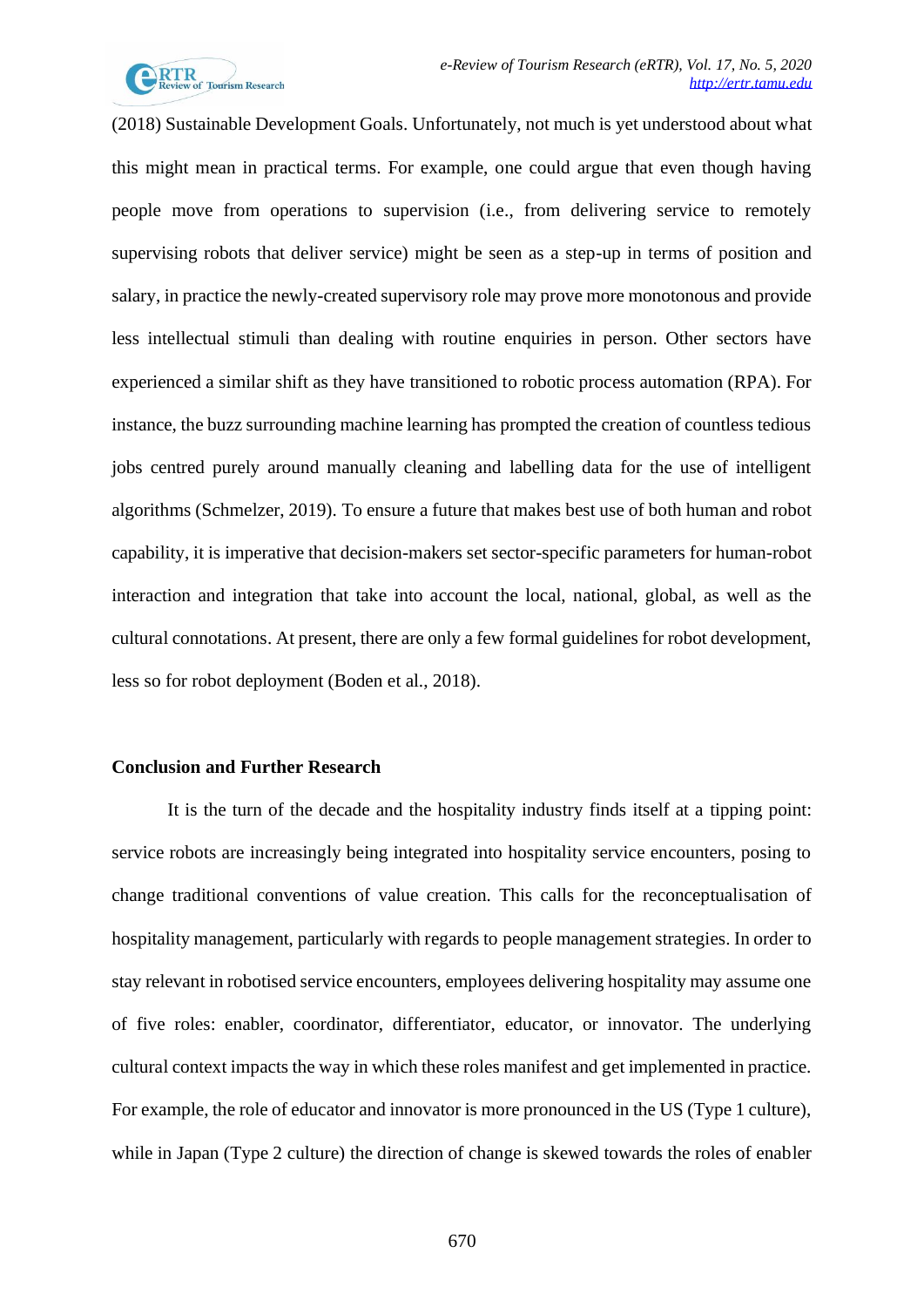

and coordinator. This is in line with previous research, which has asserted that employees from an individualistic background (Type 1) tend to be more accustomed to speaking their mind while their collectivistic counterparts (Type 2) may find going against the status quo counterintuitive or even disrespectful (Friedman, 2007). It is therefore imperative for especially multinational corporations to carefully consider the cultural nuances of different geographical markets when scaling up their automation efforts.

Naturally, the changes in frontline hospitality operations bring about a rich agenda for future research. For example, implications of robotisation on recruitment, training, career progression, and the education of future hospitality professionals require further research. As we start to move away from the traditionally people-dependent, labour-intensive hospitality (Davis et al., 2018) towards a more supervisory, knowledge-based industry, the way we organise, manage, and market jobs of the future will need to change. The current study began to address this gap in knowledge by providing empirical insights from the field. However, it should be noted that using robots to carry out service is still an emerging phenomenon and as such the availability of especially longitudinal data is limited. Further, this study only considered robotised restaurants in the US and Japan. Other parts of the world where foodservice automation is spreading rapidly include Eastern China, South Korea, and to a lesser extent, India. Future research focusing on these regions will assist in further conceptualisation of highly-automated service encounters and, thus, more comprehensive managerial implications for the tourism and hospitality industry.

### **References**

- Ashcroft, E., Tuomi, A., Wang, M., Solnet, D. (2019) Resistance to the Adoption of ICTs in Independent Restaurants: Insights from China and the UK. e-Review of Tourism Research (eRTR) 16(2/3), pp. 105-114.
- Bilgihan, A. and Nejad, M. (2015) Innovation in hospitality and tourism industries. Journal of Hospitality and Tourism Technology 6(3).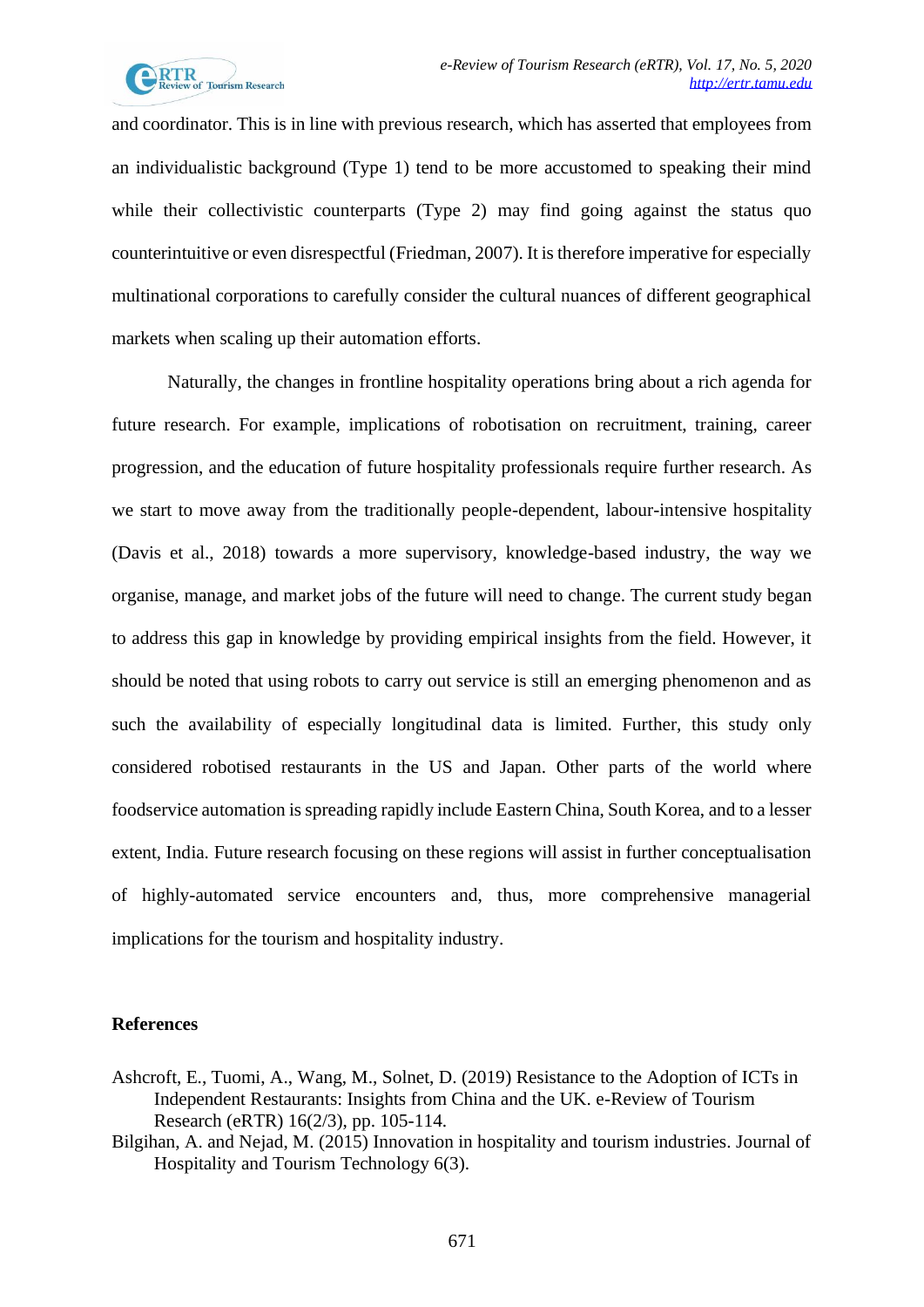

- Boden, M., Bryson, J., Caldwell, D., Dautenhahn, K., Edwards, L., Kember, S., Newman, P., Parry, V., Pegman, G., Rodden, T., Sorrell, T., Wallis, M., Whitby, B., and Winfield, A. (2017) Principles of robotics: regulating robots in the real world. Connection Science 29(2), pp. 124-129.
- Bowen, D. (2016) The changing role of employees in service theory and practice: An interdisciplinary view. Human Resource Management Review 26, pp. 4-13.
- Davis, B., Lockwood, A., Alcott, P. and Pantelidis, I. (2018) Food and beverage management. 6th ed. New York: Routledge.
- Erumban, A. and de Jong, S. (2006) Cross-country differences in ICT adoption: A consequence of Culture? Journal of World Business 41, pp. 302-314.
- Friedman, B. (2007) Globalization Implications for Human Resource Management Roles. Employee Responsibilities and Rights Journal 19(3), pp. 157-171.
- Gannon, M. and Newman, K. (2002) The Blackwell Handbook of Cross-Cultural Management. Oxford: Blackwell Business.
- Griffith, D., Hu, M. and Ryans, J. (2000) Process Standardization across Intra- and Intercultural Relationships. Journal of International Business Studies 31(2), 303-324.
- Hofstede, G. (2001) Culture's consequences: comparing values, behaviors, institutions, and organizations across nations. 2nd ed. London: Sage.
- Hudson, S. and Hudson, L. (2013) Customer Service in Tourism and Hospitality. Oxford: Goodfellow Publishers.
- Kokkinou, A. and Cranage, D. (2013) Using self-service technology to reduce customer waiting times. International Journal of Hospitality Management 33, pp. 435-445.
- Larivière, B., Bowen, D., Andreassen, T., Kunz, W., Sirianni, N., Voss, C., Wünderlich, N. and De Keyser, A. (2017) "Service Encounter 2.0": An investigation into the roles of technology, employees and customers. Journal of Business Research 79, pp. 238-246.
- Lee, S-G., Trimi, S. and Kim, C. (2013) The impact of cultural differences on technology adoption. Journal of World Business 48, pp. 20-29.
- Lillicrap, D. and Cousins, J. (2010) Food and Beverage Service. 8th ed. London: Hadder Education.
- Ostrom, A., Parasuraman, A., Bowen, D., Patricio, L. and Voss, C. (2015) Service Research Priorities in a Rapidly Changing Context. Journal of Service Research, vol. 18, pp. 127- 159.
- Pozniak, H. (2018) What is 'cobotics' and how could this transform manufacturing? Available at: https://www.telegraph.co.uk/education/stem-awards/defencetechnology/cobotics-transform-manufacturing/ (Accessed 11th August 2019).
- Restaurant Business. (2018) Screen Savers: Operators say the right kitchen display system can streamline order fulfilment and costs. Restaurant Business 116(8), pp. 28.
- Rosenbaum, M. and Wong, I. (2015) If you install it, will they use it? Understanding why hospitality customers take "technological pauses" from self-service technology. Journal of Business Research 68, pp. 1862-1868.
- Schmelzer, R. (2019) The Achilles' Heel of AI. Available at: https://www.forbes.com/sites/cognitiveworld/2019/03/07/the-achilles-heel-ofai/#707aaeb27be7 (Accessed 11th August 2019).
- Steers, R., Meyer, A. and Sanchez-Runde, C. (2008) National culture and the adoption of new technologies. Journal of World Business 43, pp. 255-260.
- Tuomi, A., Tussyadiah, I. and Stienmetz, J. (2019) Leveraging LEGO® Serious Play® to embrace AI and robots in tourism. Annals of Tourism Research (Forthcoming).
- United Nations. (2018) The Sustainable Development Goals Report 2018. Available at: https://unstats.un.org/sdgs/files/report/2018/TheSustainableDevelopmentGoalsReport20 18-EN.pdf (Accessed 11th August 2019).